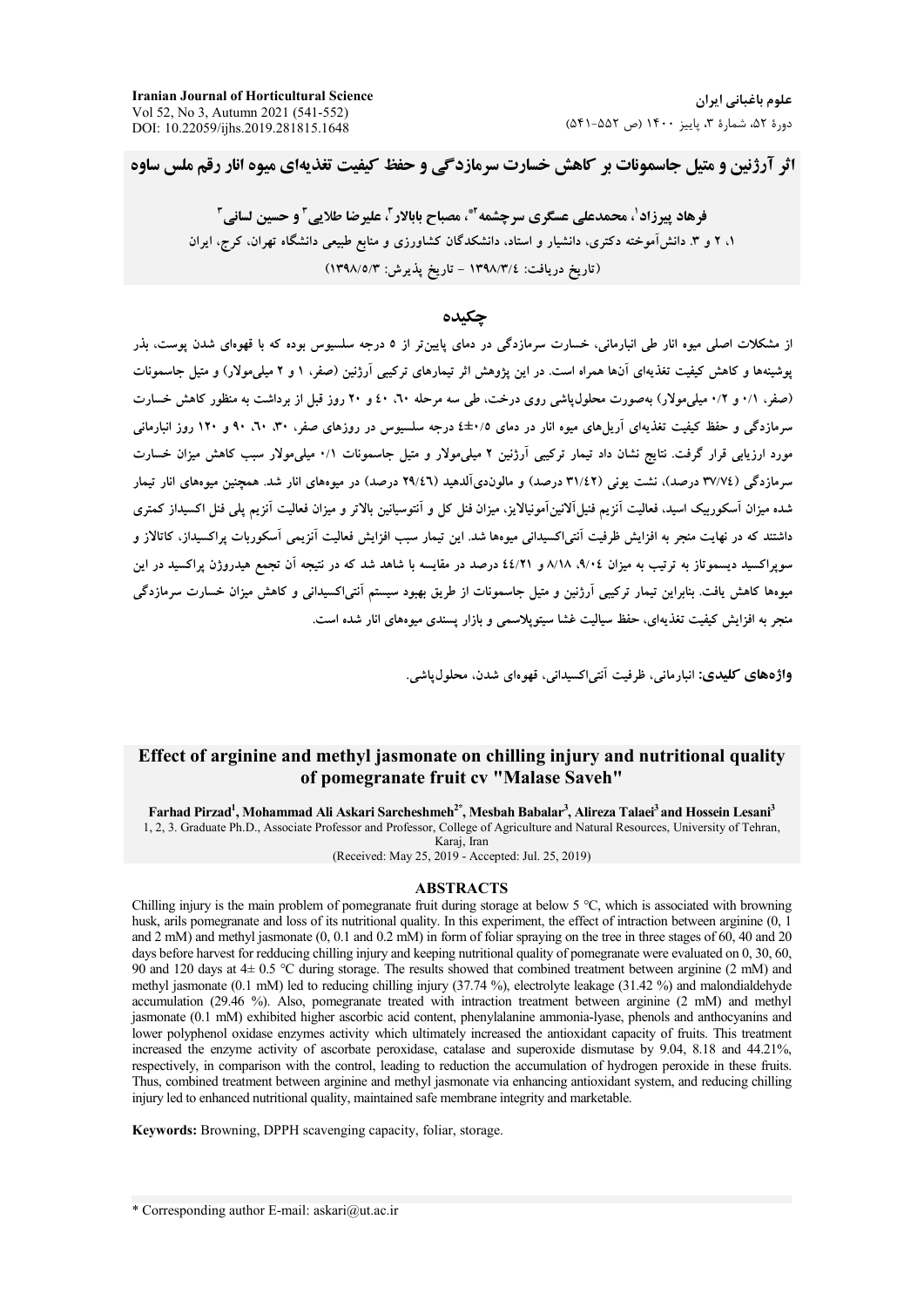شده است که هرکدام توانستهاند میزان سرمازدگی میوه انار را در انبار کاهش دهند. آرژنین به عنوان یک اسیدآمینه و ترکیب طبیعی علاوه بر بیوسنتز پروتئینها، در بیوسنتز مولکولهای سیگنالی نظیر پلیآمینها، نیتریک اکسید و پرولین كه در مقاومت به تنشهای پس از برداشت مانند خسارت سرمازدگی نقش مهمی دارند نیز مشارکت

می نماید. کاربرد آرژنین از طریق افزایش فعالیت آنزیمهای آرژیناز، آرژنین دکربوکسیلاز، اورنیتین دکربوکسیلاز و اورنیتین آمینوترانسفراز سبب افزایش مقاومت به سرمازدگی در گوجهفرنگی گردید ( Zhang .(*et al*., 2010; Zhang *et al*., 2013

متیل جاسمونات یک ترکیب طبیعی است که با كاربرد قبل يا پس از برداشت آن هيچ اثر سويي در محصولات باغبانی گزارش نشده و استفاده از این تیمار در محصولات باغبانی مختلف سبب افزایش عمر قفسهای و بهبود کیفیت تغذیهای آنها شده و تأثیر شیمیایی و سمی از خود در این محصولات بر جای <mark>Reyes *et al.*, 2016; Martinez- نگذاشته است</mark> Espla *et al.*, 2014). متيل جاسمونات بهعنوان يک هورمون گیاهی در اندامهای مختلف گیاه وجود دارد ولی بیشترین میزان آن در قسمتهای گل و میوه میباشد (Reyes *et al*., 2016). گزارش شده است که تیمار پس از برداشت متیلجاسمونات موجب کاهش میزان سرمازدگی و نشت یونی در میوه انار رقم مولار (Sayyari, 2009) (Mollar de Elche) و  $\mathcal{L}$  67 م (Zhang *et al.*, 2012) شده است. همچنین سبب افزایش ظرفیت آنتی|کسیدانی در محصولاتي نظير انار (Sayyari, 2009)، توتفرنگي و Chanjirakul *et al.*, 2006; Chanjirakul ) توت سياه et al., 2007) گردیده است.

در این پژوهش برای نخستین بار اثر محلولپاشی قبل از برداشت ترکیب تیماری آرژنین و متیل جاسمونات و ترکیب آنها با غوطهوری پس از برداشت بر میزان خسارت سرمازدگی میوه انار طی ۱۲۰ روز انبارمانی در دمای ۴±۰/۵ درجه سلسیوس مورد ارزیابی قرار گرفت و ارتباط این تیمارها با نشت یونی و میزان مالون دیآلدهید به عنوان نشانگرهای میزان

#### هق*د*مه

نار از میوههای بسیار قدیمی شناخته شده میباشد. شواهد تاریخی نشان میدهد که ایران محل اولیه كشت و كار انار بوده و از اين منطقه به مناطق ديگر گسترش يافته است (Levin, 2006). با وجود آنكه كشور ايران با توليد حدود ١/١ ميليون تن در سال بزرگترین تولید کننده میوه انار در جهان میباشد ولی میزان صادرات این میوه به نقاط مختلف دنیا بسیار ناچيز است. انار توليدى در ايران در كشورهاى خاورمیانه و اروپایی بسیار طرفدار دارد و بنابراین می توان به عنوان یک محصول غیر نفتی بسیار سود آور در نظر گرفت (Anonymous, 2016).

نگهداری میوههای انار در دماهای بالا منجر به کاهش وزن میوه، خشک شدن پوست و آریل، افزایش پوسیدگی قارچی، کاهش کیفیت تغذیهای و بازارپسندی میوهها میشود. به همین دلیل برای غلبه بر این مشکلات نگهداری آنها در دماهای پایین و رطوبت بالا ضروری به نظر می رسد. با این حال نگهداری میوههای انار در دمای پایین سبب ظهور علائم خسارت سرمازدگی خواهد شد. علائم معمول سرمازدگی شامل قهوهای شدن رنگ پوست، فرورفتگی سطحی و افزایش حساسیت به پوسیدگی ناشی از قارچها میباشد که پس از انتقال میوه از سردخانه به دمای ۲۰ درجه سلسیوس بهمدت ۳ روز، علائم ظاهر میشوند. علائم داخلی بهصورت رنگ پریدگی آریلها و قهوهای شدن غشای جدا کننده Pirzad, 2017; Babalar *et al*., ) قاچها میباشد 2018). خسارت سرمازدگی، پوسیدگی و کاهش وزن از جمله مشكلات اصلى و محدوديتهاى انبارمانى Opara *et al.*, 2015; Babalar *et al.*, ) میوه انا<sub>ر</sub> است 2018). تاكنون جهت كاهش خسارتهاى سرمازد*گى* و قهوهای شدن و افزایش سیستم آنتیاکسیدانی میوه انار در زمان انبارمانی از تیمارهای مختلفی ازجمله نبارهای با اتمسفر کنترلشده (Kader, 2006) تیمارهای قبل از انبار مانند سالیسیلیک اسید ، متیل جاسمونات، متيل ساليسيلات، اسيد اگزاليک Mirdehghan et al., ) يلي آمين ها (Sayyari, 2009) 63)، آرژنین (Babalar *et al.*, 2018) استفاده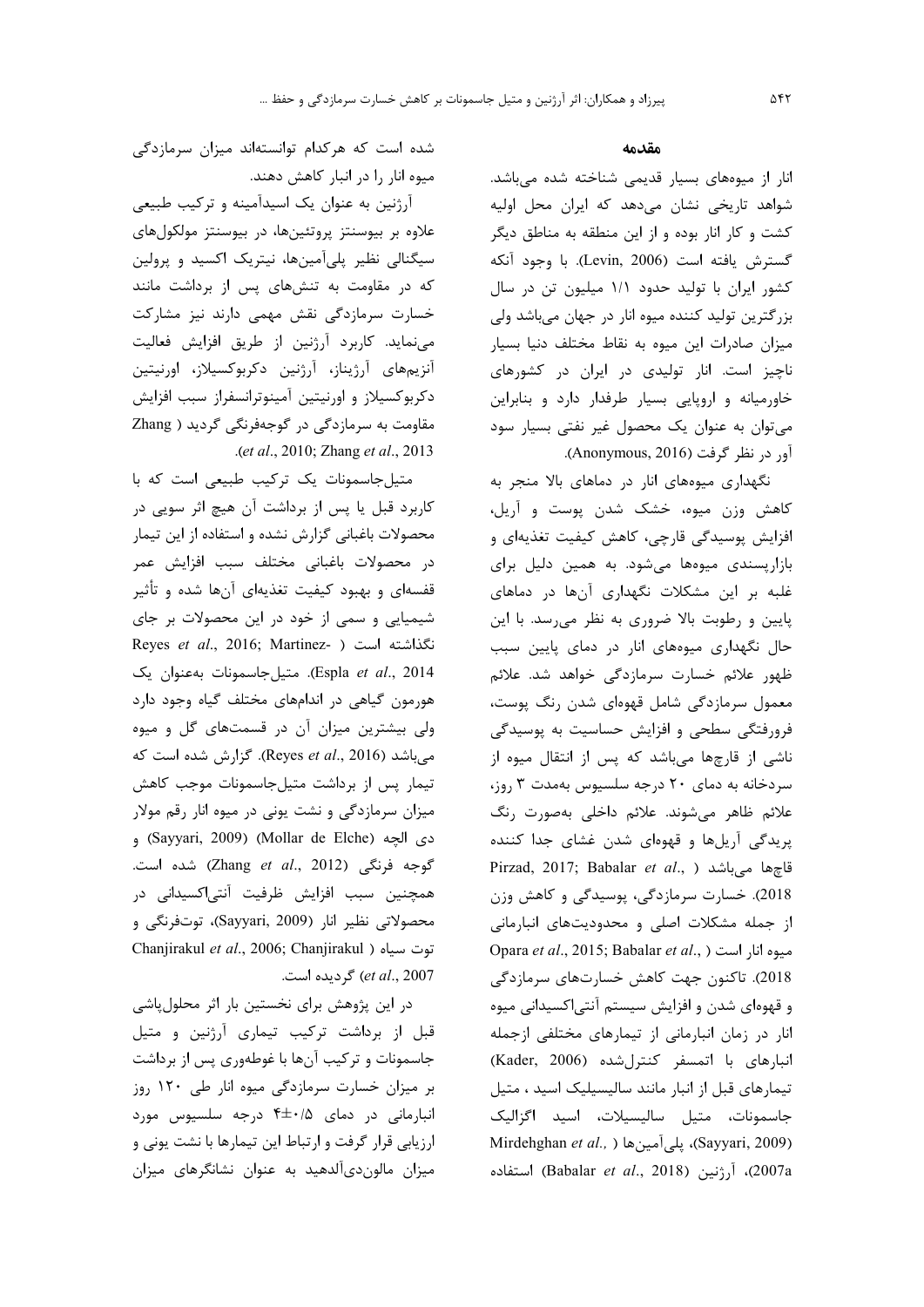سياليت غشاي سيتويلاسمي، فعاليت آنزيمهاي PAL و PPOبه همراه فنلها، آنتوسيانينها، آسكوربيك اسيد، ظرفیت آنتی|کسیدانی، آنزیمهای آنتی|کسیدانی نظیر CAT ،APX و SOD به همراه ميزان هيدروژن پراكسيد به عنوان نشانگر تنش مورد ارزيابي قرار گرفتند.

# مواد و روشها

این پژوهش در درختان ۹ ساله انار رقم ملس ساوه در ایستگاه تحقیقات انار شهرستان ساوه انجام شد. محلول پاشی ترکیب تیماری آرژنین و متیل جاسمونات در سه زمان مختلف در مرحله داشت شامل ۲۰، ۴۰ و ۶۰ روز قبل از برداشت تجاری (حداکثر اسیدیته قابل عیار ۲-۱/۵ درصد و حداقل مواد جامد قابل حل ۱۷-۱۵ درصد) میوهها انجام شد. فاصله درختان انار روی ردیفها ۲ متر و بین ردیفها ۳ متر بود و آبیاری بهصورت جوي- پشته در هر هفته انجام شد. آزمايش بهصورت فاكتوريل در قالب طرح بلوكهاى كامل تصادفی با ۳ تکرار روی ۲۷ اصله درخت میوه انار انجام شد. فاكتورها شامل آرژنين در ٣ غلظت (صفر يا شاهد، ۱ و ۲ میلی مولار)، متیل جاسمونات در ۳ غلظت (صفر به عنوان شاهد، ۰/۱ و ۰/۲میلی مولار) و زمان-های مختلف اندازهگیری صفات در سردخانه (صفر یا زمان شروع انبارمانی، ۳۰، ۶۰، ۹۰ و ۱۲۰ روز انبارمانی) بود. بهمنظور افزایش حلالیت متيلجاسمونات در آب، چند قطره الكل به محلول در حال ساخت اضافه شد. برای هر تیمار در هر تکرار یک درخت بهعنوان واحد آزمایشی در نظر گرفته شد و محلول پاشی روی میوهها و برگها تا مرحله آبچک صورت گرفت. در زمان محلولپاشی جهت افزایش جذب سطحی محلول از توئین-٢٠ (Tween-20) استفاده شد. میوهها در زمان رسیدن تجاری برداشت شدند و میوههای تقریباً یک شکل، یک اندازه و عاری از آسیب-های فیزیکی و بیماری انتخاب شدند و بلافاصله به آزمایشگاه انتقال یافتند. قبل از اعمال تیمار در مرحله پس از برداشت، تعداد هشت میوه از هر تیمار و تکرار بهمنظور ارزیابی میوهها در زمان برداشت مورد مطالعه قرار گرفتند. تیمار پس از برداشت آرژنین (صفر یا شاهد، ۰/۵ ۱۰ و ۲ میلی مولار) و متیل جاسمونات (صفر یا شاهد،

۰/۱، ۰/۲ و ۰/۳ میلی مولار) روی میوههایی که با همین غلظتها در مرحله داشت محلولپاشی شده بودند بهصورت غوطهوری به مدت ۱۰ دقیقه اعمال گردید. تعداد کل میوههای هر تیمار ۱۲۰ عدد، تعداد میوهها در هر تکرار و تعداد میوه برداشت شده در هر نوبت برای ارزیابی ۸ عدد بوده است. سپس میوهها جهت خشک شدن، به مدت ۲۰ ساعت در هوای آزاد نگهداری شده و متعاقباً میوهها به تعداد ۸ عدد برای هر واحد آزمایشی در جعبههای پلاستیکی گذاشته شدند و به سردخانه با دمای ۶۵-۴±۰ درجه سلسیوس و رطوبت نسبی ۹۵-۹۰ درصد انتقال یافتند. بر اساس پیش آزمایشهای انجام شده با اندازهگیری شاخص سرمازدگی (شامل قهوهای شدن ظاهری پوست و فرورفتگی روی پوست)، غلظت بهینه ترکیب تیماری آرژنین و متیلجاسمونات تعیین شد و این غلظت به عنوان بهترین تیمار انتخاب شد و بقیه صفات اندازهگیری شده بین شاهد و غلظت بهینه مقایسه گردید. برای اندازهگیری فعالیت آنزیمها، آریلها و پوستهای جدا شده از هر تیمار در داخل ازت مایع منجمد و در فریزر با دمای ۸۰- درجه سلسیوس تا زمان اندازەگیرى نگھدارى شدند.

# شاخص سرمازدگی

شاخص سرمازدگی (Chilling Index: CI) هر واحد آزمایشی با درجهبندی میزان خسارت با استفاده از فرمول زیر محاسبه گردید و بر حسب نمرهدهی بیان شد.

(تعداد میوههایی که علائم سرمازدگی را نشان میدهند) × (درجه سرمازدگی)<br>(۴ × تعداد میوههای کل هر تیمار)  $CI =$ 

درجه سرمازدگی (بر اساس میزان قهوهای شدن و فرورفتگی یوست) از ۰ تا ۳ است که عبارتند از ۰) بدون علائم سرمازدگی، ۱) بین ۱ تا ۲۵ درصد، ۲) ۲۶ تا ۵۰ درصد و ۳) بیش از ۵۰ درصد (Wang et al., 2006).

بر اساس شاخص سرمازدگی، غلظت بهینه ترکیب تیماری آرژنین و متیل جاسمونات به ترتیب ٢ و ٠/١ میلی،مولار تعیین شد و بقیه صفات اندازهگیری شده بین شاهد و غلظت بهینه مقایسه گردید.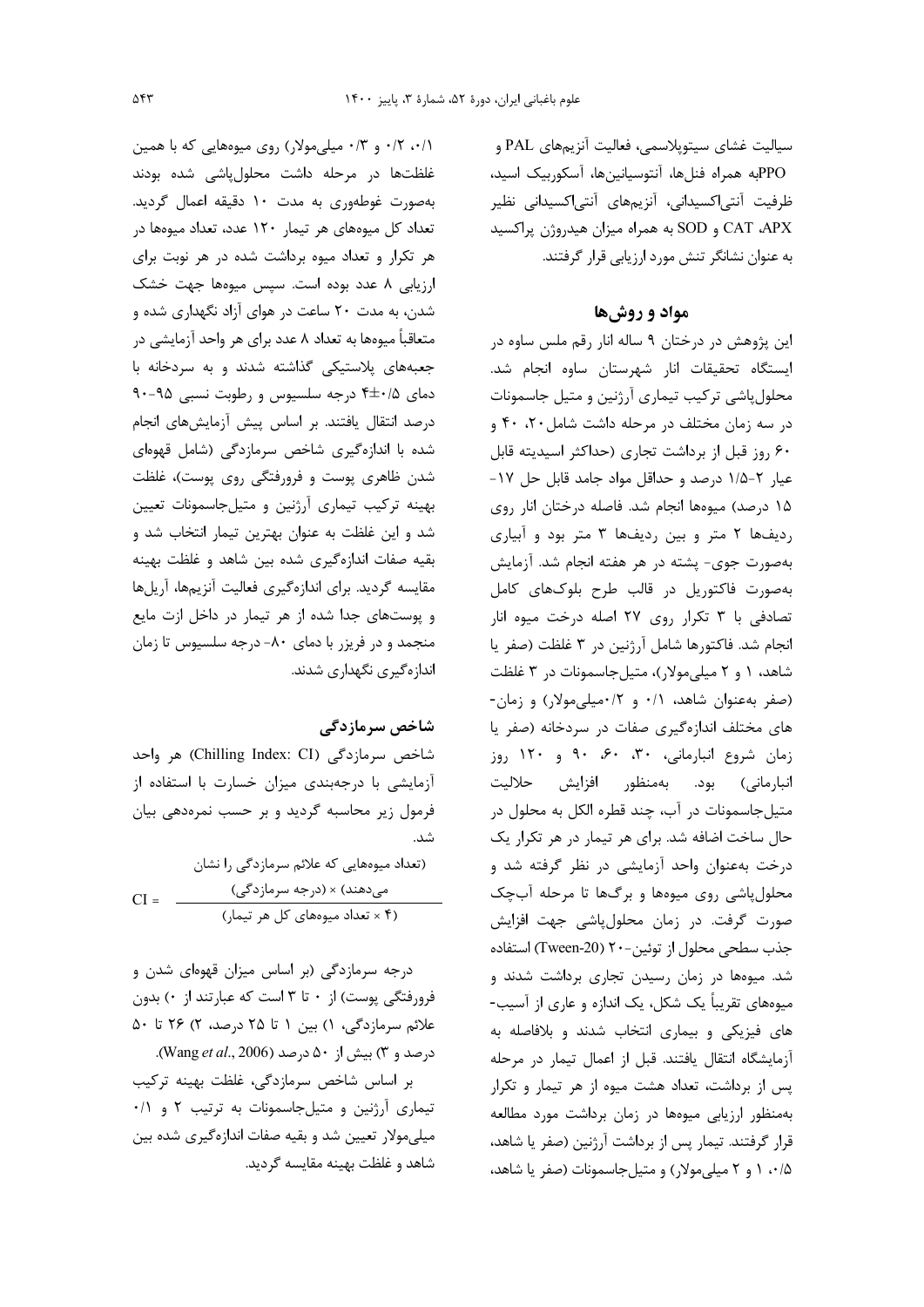نشت یونی و مالون دی آلدهید

برای اندازهگیری نشت یونی ۶ تکه پوست مدور با چوب پنبه سوراخ کن از قسمت استوایی ۳ عدد میوه از هر تکرار برداشته شد. تکههای پوست در ۲۵ میلی لیتر مانیتول ۰/۴ نرمال قرار گرفتند. پس از ۴ ساعت به هم زدن با شیکر با سرعت ۱۰۰ دور در دقيقه هدايت الكتريكي اوليه (EC اوليه) محلول توسط دستگاه هدایتسنج (مدل Metrohm644) اندازهگیری شدند. سیس محلول حاوی نمونهها در دمای ۱۲۱ درجه سلسیوس به مدت ۲۰ دقیقه اتوکلاو شد و پس از قرارگیری در دمای محیط به مدت ٢۴ ساعت، دوباره هدایت الکتریکی کل محلول اندازهگیری گردید. درصد نشت یونی با استفاده از فرمول زیر محاسبه شد :(McCollum & McDonald, 1991)

= نشت یونی (درصد) ۱۰۰× (هدايت الكتريكي كل / هدايت الكتريكي اوليه) اندازەگیرى مقدار مالوندىآلدھید با استفادە از تیوباربیتوریک اسید (TBA) با استفاده از روش .Hodges et al (1999) انجام شد. میزان مالون دی آلدهید بر حسب نانومول بر گرم وزن تازه سیوه (nmol  $g^{-1}$  FW) بیان شد.

# فعالیت آنزیمها و سیستم آنتیاکسیدانی

برای اندازهگیری فعالیت آنزیمهای آنتیاکسیدانی، ۵ گرم از بافت آریل را در بافر فسفات ۵۰ میلی مولار (pH=Y/۸) حاوی FDTA ۰/۲ میلی مولار و ۲ درصد PVP، آسیاب شد. سیس با سرعت ۱۲۰۰۰ دور به مدت ۲۰ دقیقه در دمای ۴ درجه سلسیوس سانتریفیوژ شد و از عصاره رویی برای اندازهگیری پروتئین کل و فعالیت آنزیمهای APX، .(Nicker et al., 1998) استفاده شد (Nicker et al., 1998). فعالیت آنزیمهای CAT ،APX و SOD بر اساس روش .Nicker et al (1998) اندازهگیری شدند. این آنزیمها بر حسب میکرومول بر میلیگرم پروتئین در دقیقه ( U بيان شد. مقدار پروتئين بر اساس (mg  $^{-1}$  protein min $^{-1}$ روشBradford (1976)اندازهگیری و از سرم آلبومین به عنوان استاندارد استفاده شد. مقدار  $H_2O_2$  بر  $H_2O_2$ اساس روش .Patterson et alبPaters اندازهگیری شد و مقدار آن بر حسب میکرومول بر گرم وزن تازه میوه

بیان گردید. اندازهگیری ظرفیت) (µmol  $g^{-1}$  FW) آنتی اکسیدانی طبق روش.Nakajma et al (2004) انجام شد.

# فعالیت آنزیمهای PPO ،PAL و کیفیت تغذیهای آريلها

عصارهگیری نمونهها به منظور ارزیابی فعالیت Nguyen et al. بر اساس روش Nguyen et al. (2003) انجام شد. فعاليت آنزيم PAL بر حسب میکرومول سینامات بر میلیگرم پروتئین در یک ساعت (۱٫ ساعت (۱٫ mol cinnamic acid mg<sup>-1</sup> protein h شد و فعالیت آنزیم PPO بر حسب میکرومول بر ميليگرم پروتئين (µmol mg<sup>-1</sup> protein) بيان گرديد. مقدار فنل كل با استفاده معرف فولين سيو كالچو طبق ارزیابی شد. مقدار فنل کل برحسب میلیگرم گالیک اسید بر ۱۰۰ گرم وزن تازه میوه بیان شد (Chen et al., 2008). آنتوسیانینها از روش تفاوت pH ارزيابي شد كه توسط .Chen et al (2008) شرح داده شده است. مقدار آنتوسیانینها برحسب میلی گرم سیانیدین-۳-گلوکوزید بر ۱۰۰ گرم وزن تازه میوه بیان گردید. مقدار آسکوربیک اسید کل با روش عیارسنجی و با کمک پدور پتاسیم و معرف نشاسته صورت گرفت و بر حسب میلیگرم در ۱۰۰ گرم وزن تازه میوه بیان شد (Sayyari, 2009).

### تجزیه و تحلیل آماری

تجزیه و تحلیل دادهها با استفاده از نرمافزار آماری SPSS نسخه ۱۸ انجام شد. مقایسه میانگینها از طريق آزمون Tukey در سطح احتمال ۵ درصد صورت گرفت. همچنین برای رسم نمودارها از نرم افزار SigmaPlot استفاده شد.

## نتايج و بحث

سر ماز دگی ترکیب تیماری آرژنین و متیلجاسمونات بهطور معنیداری در سطح احتمال یک درصد سبب کاهش خسارت سرمازدگی به میزان ۳۷/۴۲ درصد در میوههای انار شد. همان طور که در شکل ۱ نشان داده شده است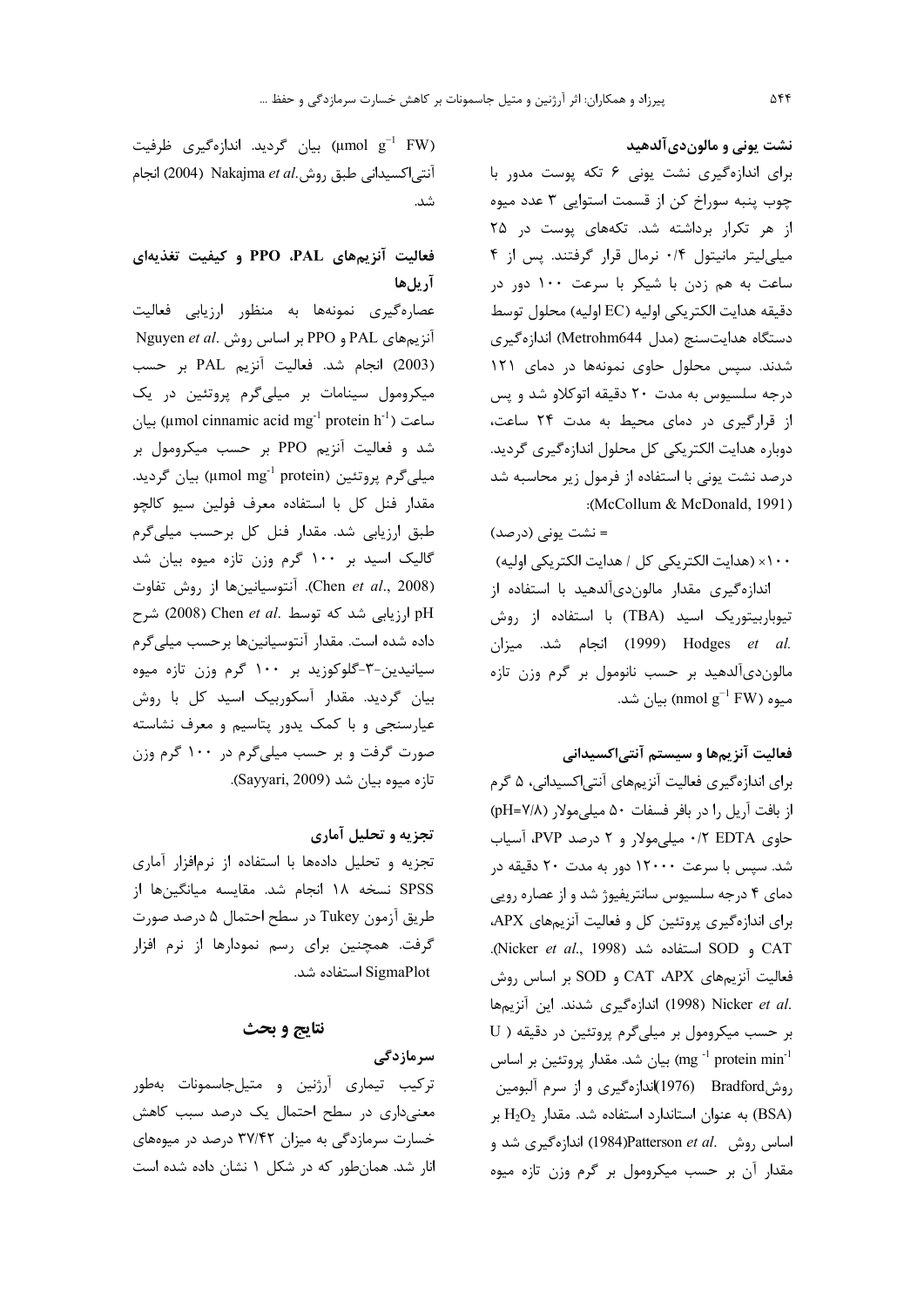بهدست آمد. غلظت بهينه بر اساس شاخص سرمازدگي تركيب تيماري آرژنين ٢ ميلي مولار با متيل جاسمونات ۰/۱ میلی مولار بوده که بهطور معنیداری میزان خسارت سرمازدگی کمتری در مقایسه با شاهد و دیگر تيمارها داشته است (شكل ٢). بنابراين بقيه صفات اندازهگیری بین شاهد و غلظت بهینه (ترکیب تیماری آرژنین ۲ میلی مولار با متیل جاسمونات ۰/۱ میلے مولاں مقایسه گردید. با گذشت مدت زمان انبارمانی، میزان خسارتهای سرمازدگی در همه تیمارها افزایش یافت ولی میوههای تیمار شده با آرژنین و متیلجاسمونات در کلیه زمان های اندازهگیری میزان خسارت سرمازدگی کمتری نسبت به میوههای شاهد داشتند، بهطوری که در هر دوره بیشترین میزان شاخص سرمازدگی مربوط به میوههای شاهد و کمترین میزان آنها از تیمار آرژنین ۲ میلی مولار با متیل جاسمونات ۰/۱ میلی مولار





Figure 1. Mean comparison effect of intraction between arginine (2 mM) and methyl jasmonate (0.1 mM) on Chilling injury of pomegranate during storage at  $4\pm0.5$  °C for 120 days.



شکل ۲. تأثیر ترکیب تیماری آرژنین و متیلجاسمونات بر میزان حفظ شادابی و بازارپسندی میوه انار رقم ملس ساوه در میوههای شاهد و تیمار شده در دمای ۴±۰/۵ درجه سانتیگراد سردخانه در آخرین دوره انبارمانی. (تصویر بالا مربوط به میوههای شاهد و تصاویر پایین مربوط به میوههای تیمار شده میباشد).

Figure 2. Effect of arginine and methyl jasmonate on the preservation and marketability of pomegranate cv Malase Saveh in control and treated fruit during storage at  $4\pm0.5$  °C in the last period of storage. (The above image refers to the control fruits and the bottom images refers to the treated fruits).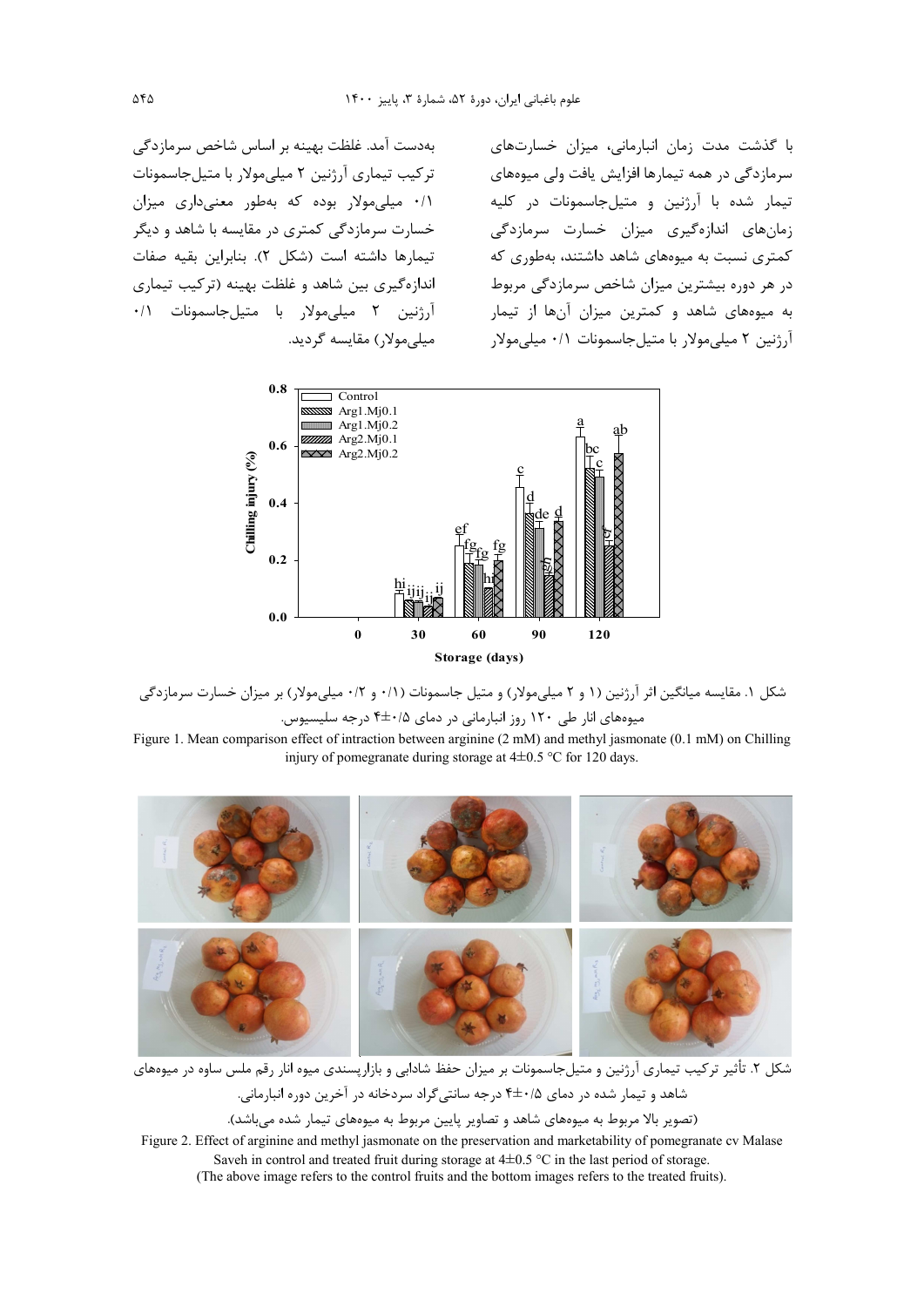یکی از مهمترین عوارض میوه انار طی نگهداری در سردخانه، خسارت سرمازدگی است که در اثر نگهداری میوه در دمای پایینتر از ۵ درجه سلسیوس اتفاق مے افتد. مهمترین علائم خسارت سرمازدگے در میوہ انار شامل قهوهای شدن پوست، فرورفتگی روی پوست و افزایش میزان نشت یونی میباشد. خسارت سرمازدگی سبب صدمه به دیواره سلولی و کاهش سیالیت غشای سیتوپلاسمی می شود. همچنین میزان نفوذیذیری سلولی که با اندازهگیری نشت یونی مشخص میشود را تحت تأثیر قرار میدهد ( Liu et al., 2016; Pareek et al., 2015). خسارت سرمازدگی منجر به تخریب غشای سیتوپلاسمی، جلوگیری از فعالیت میتوکندریها و کلروپلاستها شده و سبب آغاز واکنشهای ثانوی نظیر تولید اتیلن، کاهش فتوسنتز و اختلال در تولید انرژی می شود و از این طريق سبب توليد تركيبات سمى نظير اتانول و استالدئيد شده، که این مواد سبب تخریب غشای سیتوپلاسمی میشوند (Valero et al., 2015). تیمارهای آرژنین و متیل جاسمونات از طریق حفظ ساختار غشای سيتوپلاسمي و نفوذيذيري انتخابي آن، منجر به كاهش نشت یونی میشوند. بعلاوه این تیمارها سبب افزایش پلی آمینهای درون;ا (پوتریسین و اسپرمیدین) میوه شده و یلی آمینها از طریق اتصال به غشای سیتوپلاسمی و همچنین بهدلیل ویژگی آنتی|کسیدانی فراوانی که دارند

سبب حفظ سیالیت غشای سیتوپلاسمی و کاهش پراکسید شدن لیپیدها میشوند و در نتیجه منجر به حفظ کیفیت میوه و کاهش خسارتهای سرمازدگی مي شوند (Valero et al., 2015). نتايج پژوهش حاضر با Babalar et al., ) نتایج گزارش شده در میوههای انار 2018) و گوجهفرنگی (Zhang et al., 2014) تیمار شده Cao et al., ) او تنین و همچنین میوههای از گیل ژاپنی 2009)، هلو (Meng et al., 2009) و خيار (Liu et al., 2016) تیمار شده با متیل جاسمونات، همخوانی دارد.

### نشت یونی و مالون دی آلدهید

همان طور که در شکل A-۳ نشان داده شده است با گذشت ۱۲۰ روز از انبارمانی میزان نشت یونی و مالونديآلدهيد در همه تيمارها افزايش يافت ولي در همه زمانهای انبارداری میزان آن در میوههای تیمار شده بهطور معنیداری در سطح احتمال یک درصد کمتر از میوه های شاهد بود. بهطوری که میانگین میزان نشت یونی در میوههای انار تیمار شده ۴۶/۴۴ و شاهد ۶۲/۱۱ بود و میانگین میزان مالوندیآلدهید در میوههای تیمار شده ۲۴/۳۷ و در میوههای شاهد ۳۱/۵۵ بود.

دمای پایین انبار به طور مستقیم از طریق تغییر حالت غشای سیتوپلاسمی از مایع کریستالی به حالت جامد ژل مانند، نفوذیذیری غشا را کاهش داده که با شاخص نشت یونی ارزیابی مے شود.



و مالون دی آلدهید (B) میوههای انار طی ۱۲۰ روز انبارمانی در دمای ۴±۰/۵ درجه سلیسیوس. Figure 3. Mean comparison effect of intraction between arginine  $(2 \text{ mM})$  and methyl jasmonate  $(0.1 \text{ mM})$  on

Electrolyte leakage (A) and malondialdehyde content (B) of pomegranate during storage at  $4\pm0.5$  °C for 120 days.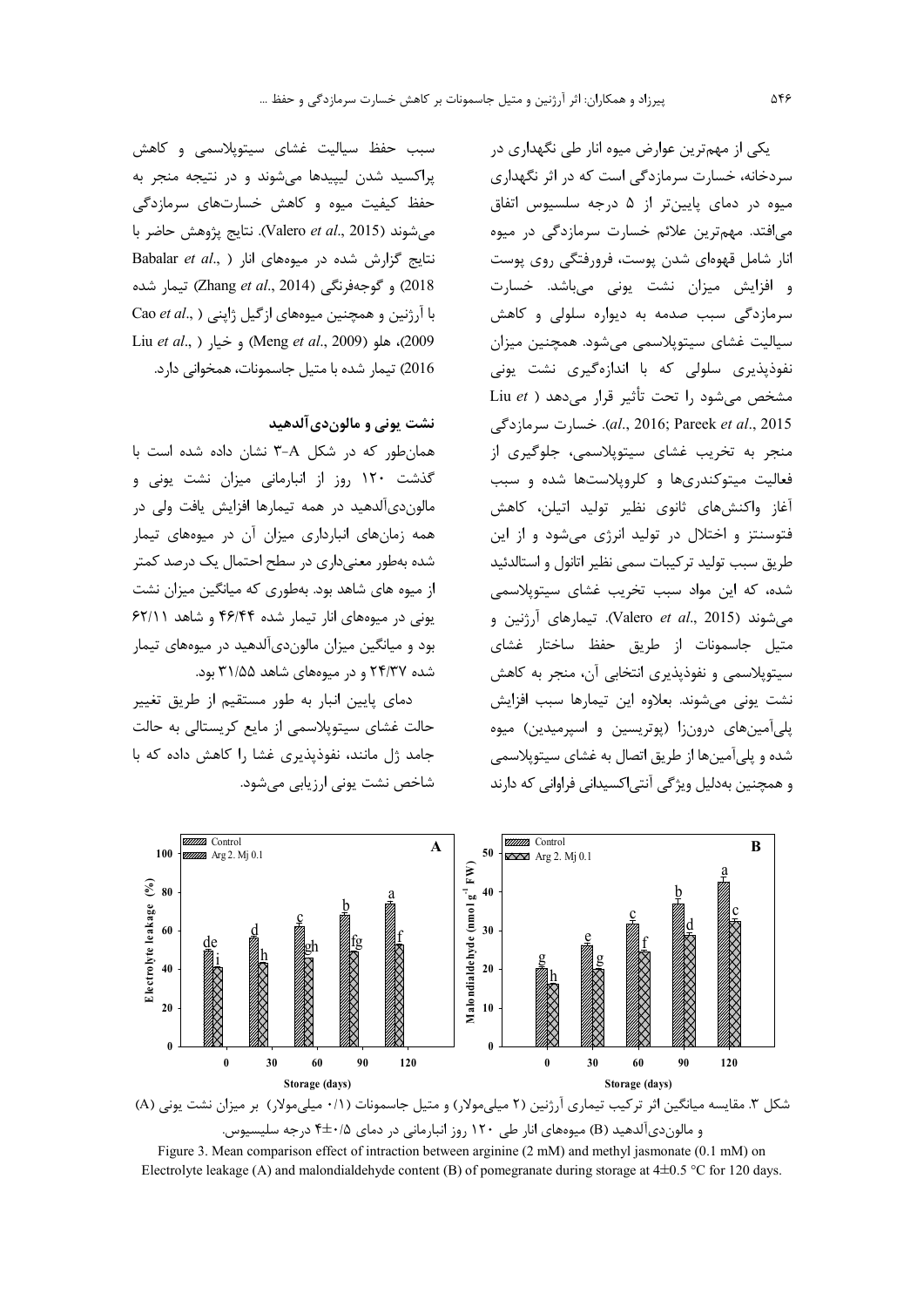داده شده است به ترتیب مقادیر فنل کل، آنتوسیانینها، ظرفیت آنتی|کسیدانی در آریلهای میوه انار تیمار شده طی ۱۲۰ روز انبارمانی در دمای ۴±۰/۵ درجه سلسیوس سردخانه بیشتر (فنل کل در سطح احتمال یک درصد، آنتوسیانینها در سطح احتمال پنج درصد و ظرفیت آنتی|کسیدانی در سطح احتمال یک درصد) از میوههای شاهد بوده است. ترکیب تیماری آرژنین ۲ میلی مولار و متيل جاسمونات ٠/١ ميلي،مولار ميزان فنل كل، آنتوسیانینها و ظرفیت آنتی|کسیدانی را به ترتیب به میزان ۳۰/۵۷، ۳۰/۵۷ و ۳۸/۱۴ درصد نسبت به میوههای شاهد افزایش داد.

افزايش فعاليت آنزيم PAL وكاهش فعاليت آنزيم PPO منجر به تجمع فنلها و آنتوسیانینها میشود که نقش مهمی در کیفیت تغذیهای میوهها و سبزیها داشته و با خاصیت خنثی کنندگی رادیکالهای آزاد نقش كمكى در سلامت انسان ها دارند (Babalar et al., 2018). مشابه این نتایج، در هویج گزارش کردند تیمار متیل جاسمونات با افزايش بيان ژن AOX منجر به افزايش بيان ژن آنزيم PAL شد (Sircar et al., 2012). افزايش بیان ژن و فعالیت آنزیم PAL منجر به افزایش مسیر فنيل پروپانوئيد كه توليدكننده فنلها، فلاوونوئيدها و ليگنينها مي باشد، شده است. فنلها و آنتوسيانينهاي میوه انار ممکن است تحت شرایط دمای پایین انبار توسط آنزیم PPO و پراکسیدازها اکسید و منجر به ظهور رنگ قهوهای در انار شود که بازارپسندی و ارزش اقتصادی آن ا کاهش میدهد (Babalar et al., 2018). در پژوهش حاضر همبستگی منفی و معنیداری بین فعاليت آنزيم PAL و PPO (\*\*\*/۹۶ ) و بين فعاليت آنزیم PAL با سرمازدگی (\*\*\*r=-۰/۹۱) و همبستگی مثبت و معنیداری بین فعالیت آنزیم PPO با سرمازدگی (\*\*\*/۹۷) مشاهده شد. بنابراین بهنظر می رسد میزان بالای نسبت فعالیت آنزیم PAL به PPO در میوههای انار سبب افزایش مقاومت میوهها در برابر خسارت سرمازدگی که با قهوهای شدن پوست همراه است، میشود. بنابراین در این پژوهش تیمارهای آرژنین و متیل جاسمونات از طريق افزايش نسبت فعاليت آنزيم PAL به PPO سبب افزایش مقاومت میوههای انار به خسارت سرمازدگی و کاهش قهوهایشدن پوست و آریلها شدند.

همچنین بهطور غیرمستقیم سبب تجمع گونههای فعال اکسیژن (ROS) شده که منجر به پراکسیده شدن اسیدهای چرب غشا میشود و از طریق اندازهگیری ميزان تجمع مالون دي آلدهيد ارزيابي مي شود ( Sevillano et al., 2009). تيمارهاى آرژنين و متيل جاسمونات از طریق کاهش نشت یونی و مالوندیآلدهید میزان قهومای شدن پوست میومهای انار را کاهش دادند. تیمارهای آرژنین و متیل جاسمونات نه تنها منجر به كاهش تغيير غشايي پوست ميوه ازحالت مايع به جامد شدند، بلكه این تیمارها میزان تنش اكسیداتیو را كاهش داده و از پراکسیده شدن اسیدهای چرب غشای پوست میوههای انار توسط ROS و آنزیم لیپوکسیژناز جلوگیری 2010) Zhang et al. .(Sheng et al., 2016) كردند گزارش کردند میوههای گوجهفرنگی تیمار شده با آرژنین مقاومت بالاتری به خسارت سرمازدگی نسبت به میوههای شاهد از خود نشان دادند و میزان مالوندیآلدهید و نشت یونی کمتری در مقایسه با تیمار شاهد داشتند که با نتایج این پژوهش همخوانی دارد.

فعاليتآنزيمهاي PPO ،PAL و كيفيت تغذيهاي آريلها فعالیت آنزیم PAL در میوههای انار تیمار شده با ترکیب تیماری آرژنین ٢ میلی مولار و متیل جاسمونات ٠/١ میلی مولار طی زمان انبارمانی به طور معنیداری در سطح احتمال پنج درصد بیشتر (۹۹/۰۳ میکرومول سینامات بر میلیگرم پروتئین در یک ساعت) از میوههای شاهد (۸۳/۸۵ میکرومول سینامات بر میلی گرم پروتئین در یک ساعت) بود (شکل A-٣). میزان فعالیت آنزیم PAL با گذشت زمان انبارمانی در همه تیمارها کاهش یافت. ولی این کاهش در میوههای بهطور معنیداری کمتر از میوههای شاهد بود (شکل A-۴). همان طور که در شکل B-۴ نشان داده شده است، با گذشت ۱۲۰ روز از انبارمانی میزان فعالیت آنزیم PPO در میوههای انار تیمار شده و شاهد افزایش یافت ولی در همه زمانهای اندازهگیری شده، کمترین میزان آن در سطح احتمال یک درصد مربوط به میوههای تیمارشده (۲۰/۲۴ میکرومول بر میلیگرم پروتئین) و بیشترین میزان (۳۱/۶۰ میکرومول بر میلیگرم پروتئین) آن مربوط به تیمار شاهد بود. همان طور که در شکل C, D, E\* نشان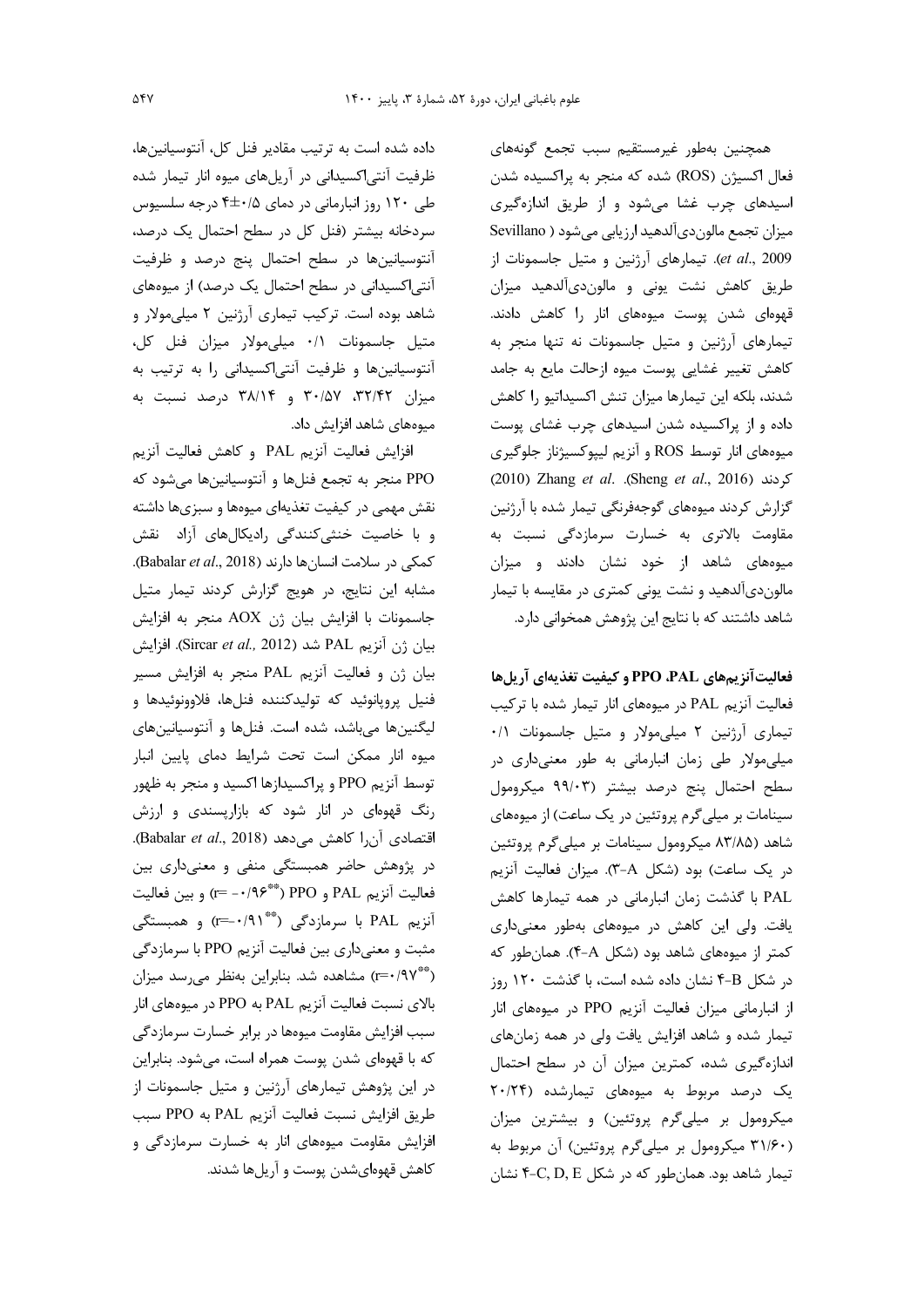



تیمار قبل از برداشت آرژنین با غلظت ۱ ميلي مولار سبب كاهش فعاليت آنزيم PPO قسمت آریل و پوست در میوه انار رقم ملس ترش ساوه شد كه با نتايج اين پژوهش همخواني دارد ( Babalar et 2018). Dokhanieh et al. .(al., 2018) گزارش کردند که آریلهای میوه انار تیمارشده با سالیسیلیک اسید میزان فعالیت آنزیم PPO کمتر و PAL بیشتری در مقایسه با شاهد داشتند که سبب کاهش در میزان قهوهایشدن و افزایش در میزان ظرفیت آنتی|کسیدانی شد که با نتایج این پژوهش مطابقت دارد. بنابراین در پژوهش حاضر یکی از دلایل افزایش مقاومت میوههای انار در برابر خسارت سرمازدگی و کاهش قهوهای شدن

پوست و آریلهای آن را می توان به افزایش فعالیت آنزيم PAL و كاهش فعاليت آنزيم PPO توسط تركيب تیماری آرژنین و متیل جاسمونات نسبت داد.

# فعاليت آنزيمهاي آنتي اكسيداني (SOD .CAT .APX)، میزان هیدروژن پراکسید و آسکوربیک اسید

با گذشت زمان انبارمانی میزان فعالیت آنزیمهای APX، CAT و SOD در همه تیمارها کاهش یافت ولی در همه زمانهای انبارمانی ترکیب تیماری آرژنین ۲ میلی مولار با متيل جاسمونات ٠/١ ميلي مولار به طور معنى دارى میزان فعالیت آنزیمهای CAT ،APX و SOD بیشتری (در سطح احتمال یک درصد برای هر سه آنزیم) در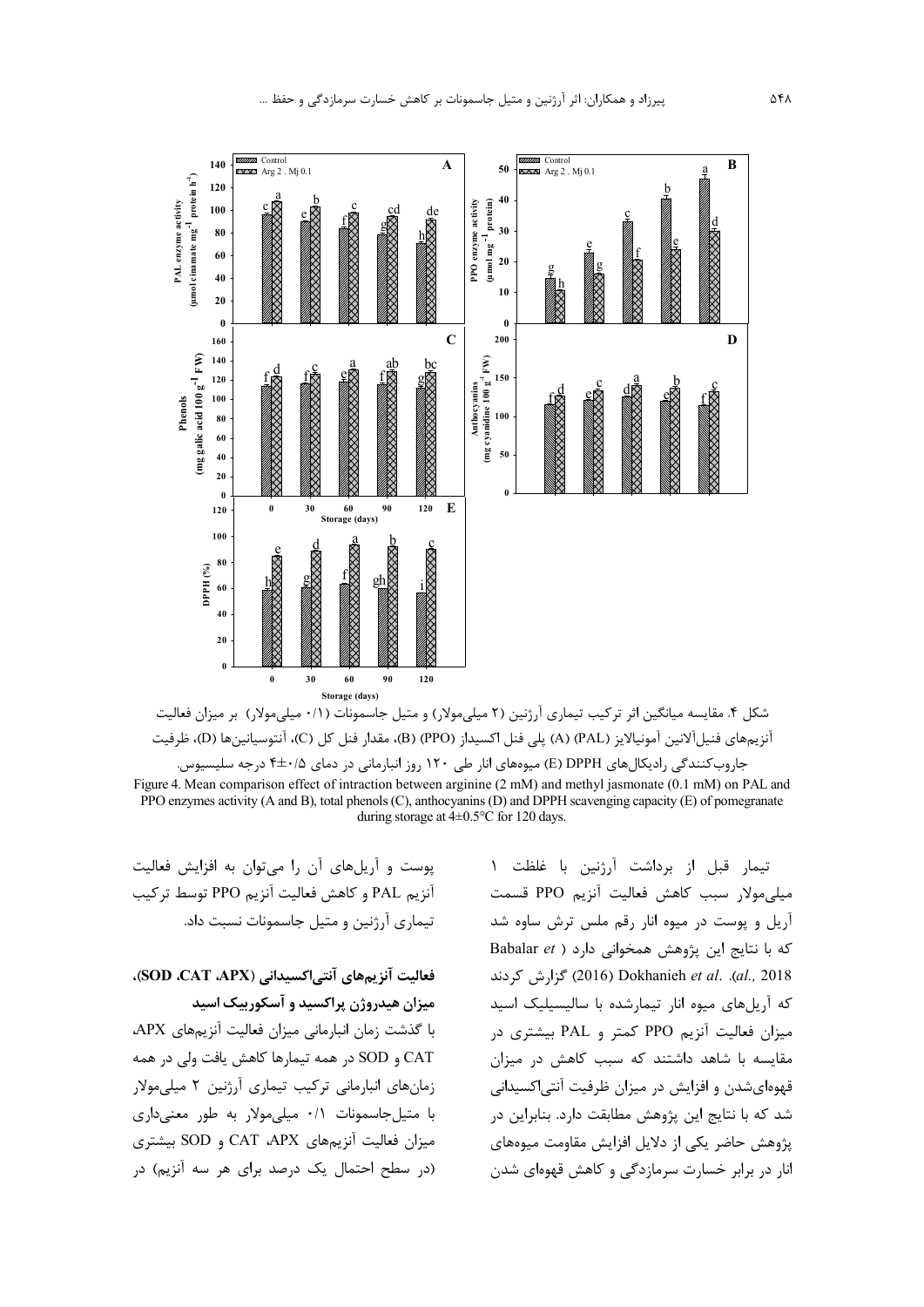مقايسه با شاهد داشتند (شكل A, B, C). مبانگين میزان فعالیت آنزیم APX در میوههای تیمارشده ۲۲۰/۶۶ و در میوههای شاهد ۲۰۲/۳۷ (میکرومول بر میلی گرم پروتئین در دقیقه)، میزان فعالیت آنزیم CAT در میوههای تیمار شده ۲۴۸/۶۹ و در میوههای شاهد ۲۲۹/۸۷ (میکرو مول بر میلیگرم پروتئین در دقیقه)، میزان فعالیت آنزیم SOD در میوههای تیمارشده ۴۷/۹۲ و در میوههای شاهد ۳۳/۲۳ (میکرومول بر میلی گرم يروتئين در دقيقه) بود.

در اثر تنشهای زیستی و غیر زیستی در گیاهان، گونههای فعال اکسیژن (ROS) ایجاد می شود. گیاهان به منظور غلبه بر تنشهای اکسیداتیو از سیستم آنتی|کسیدانی آنزیمی و غیر آنزیمی برای از

بین بردن ROSها استفاده می کنند. اولین مرحله سیستم آنتیاکسیدانی آنزیمی در از بین بردن ROS تبديل  $O_2$  به  $H_2O_2$  توسط آنزيم SOD مىباشد. سیس  $\rm H_2O_2$  توسط آنزیمهای APX و CAT تجزیه می شود. (Foyer & Noctor, 2005). آسکوربیک اسید هم نه تنها مسئول از بین بردن ROS میباشد، بلکه به عنوان دهنده الکترون به آنزیم APX برای تجزيه  $H_2O_2$  از طريق چرخه AA/GSH است (Wang et al., 2013). گزارش شده است نسبت بالای آنزیم SOD به آنزیم LOX سبب کاهش تجمع و APX ،CAT و فعالیت بالای آنزیمهای APX ،CAT و SOD منجر به کاهش تجمع هیدروژن پراکسید شد .(Foyer & Noctor, 2005)



شکل ۵. مقایسه میانگین اثر ترکیب تیماری آرژنین (۲ میلیمولار) و متیل جاسمونات (۰/۱ میلیمولار) بر میزان فعالیت آنزیم آسكوربات پراكسيداز (A) (APX)، كاتالاز (CAT) (B)، سوپر اكسيد ديسموتاز (SOD)، C)، مقدار هيدروژن پراكسيد (P) (H2O2) و آسکوربیک اسید (E) میوههای انار طی ۱۲۰ روز انبارمانی در دمای ۴±۰/۵ درجه سلیسیوس..

Figure 5. Mean comparison effect of intraction between arginine (2 mM) and methyl jasmonate (0.1 mM) on APX (A), CAT (B), SOD (C), H<sub>2</sub>O<sub>2</sub> (D) and ascorbic acid content (E) of pomegranate during storage at 4±0.5 °C for 120 days.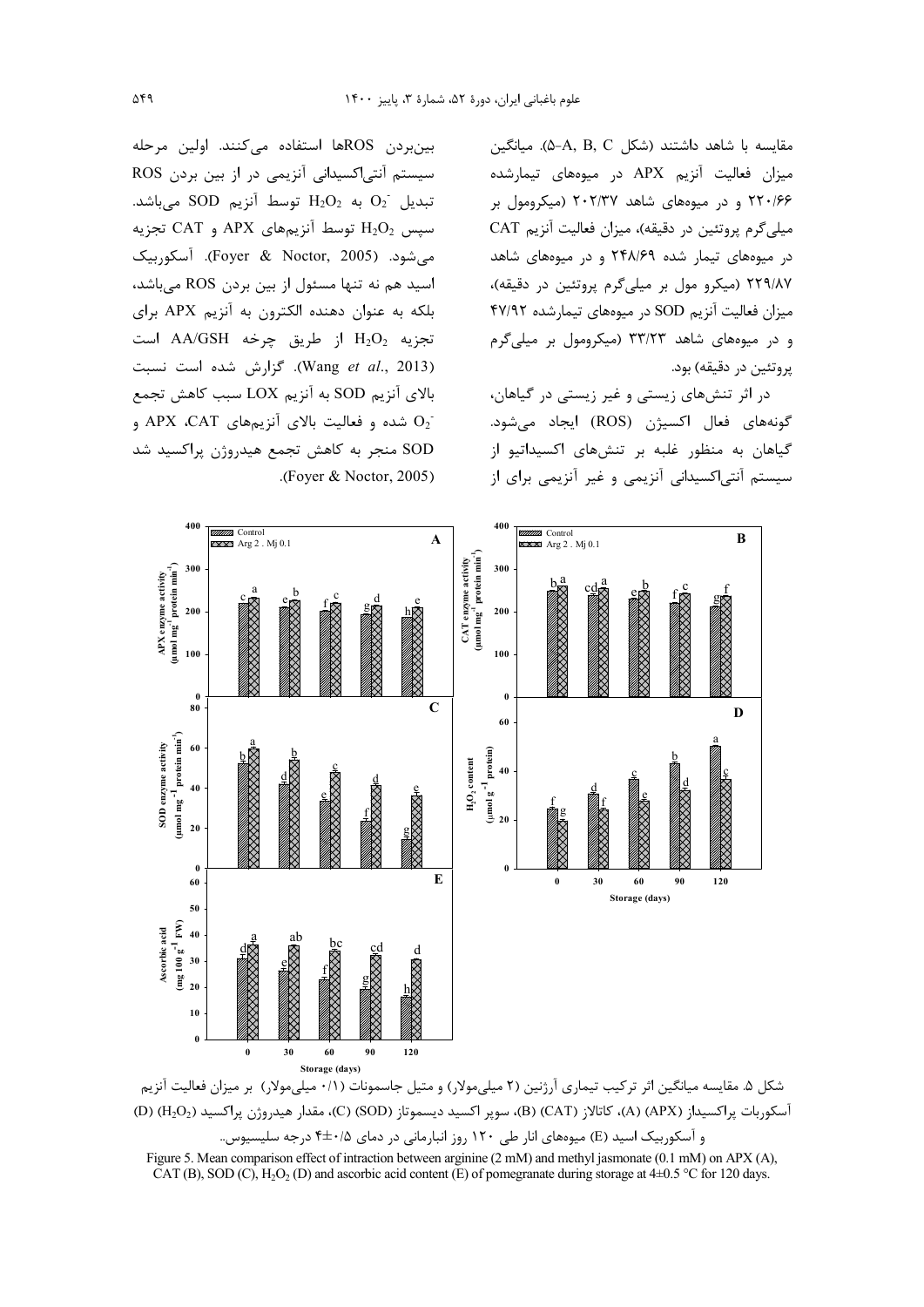در این پژوهش کاهش میزان هیدروژن پراکسید در میوههای انار تیمارشده با آرژنین و متیل جاسمونات را میتوان به فعالیت بالای آنزیمهای CAT ،APX و SOD در این میوهها نسبت داد. تیمار آرژنین سبب افزایش فعالیت آنزیمهای CAT ،APX و SOD و آسکوربیک اسید و کاهش میزان هیدروژن پراکسید در میوههای انار طی ۱۲۰ روز انبارمانی در Babalar et al., ) شد (Babalar et al., ) 2018). محلول یاشی قبل از برداشت متیل جاسمونات (۰/۵ ) و ۲ میلی مولار) در ارقام بلک اسپلندر (Splender Black) و رویال روزا (Royal Rosa) میوه آلو نشان دادند که تیمار ۰/۵ میلیمولار بهصورت معنى دارى سبب افزايش فعاليت آنزيم هاى APX، CAT و پراکسیداز (POD) در زمان برداشت و طی ۵۰ روز انبارمانی شد که با نتایج پژوهش حاضر همخوانی Dokhanieh et al. .(Zapata et al., 2014) (2016) نشان دادند آریلهای میوه انار تیمار شده با سالیسیلیک اسید میزان تجمع هیدروژن پراکسید کمتری نسبت به شاهد داشتند. این عمل به دلیل فعاليت بالاي أنزيمهاي أنتي اكسيداني CAT ،APX و SOD در طی ۱۲۰ روز انبارمانی در دمای ۴ درجه سلسیوس بود که با افزایش سیالیت غشای سیتوپلاسمی همراه بود. اکسید شدن فنلها و آنتوسیانینها توسط آنزیم PPO با افزایش میزان تولید هیدروژن پراکسید همراه است که منجر به خسارت اکسیداتیو در محصولات مختلف باغبانی می شود ( Gao

et al., 2016). بنابراین در این پژوهش کاهش تجمع هیدروژن پراکسید در میوه انار نهتنها از طریق فعالیت آنزيمي CAT ،SOD) و APX) و غير آنزيمي (تجمع فنلها، آنتوسیانینها و ویتامین ث) کنترل می شود بلکه ممکن است درنتیجه کاهش در میزان فعالیت آنزيم PPO نيز اتفاق بيافتد.

### نتىجەگىرى كلى

ترکیب تیماری قبل و پس از برداشت آرژنین ۲ میلی مولار و متیل جاسمونات ۰/۱ میلی مولار منجر به کاهش میزان خسارت سرمازدگی و همچنین قهوهای شدن میوه انار طی ۱۲۰ روز انبارمانی در دمای درجه سلسیوس شده است. به نظر می رسد  $f \pm \cdot / \Delta$ این عمل در نتیجه پایینبودن فعالیت آنزیم PPO، میزان نشت یونی، مالوندیآلدهید و بالا بودن فعالیت آنزیم PAL از طریق تیمار ترکیبی آرژنین و متیل جاسمونات بوده است که در نهایت منجر به افزایش فنل کل، آنتوسیانینها و ظرفیت آنتی اکسیدانی در میوههای انار شده است. همچنین پایین بودن میزان تجمع هیدروژن پراکسید و بالابودن میزان آسکوربیک اسید در میوههای انار تیمارشده ممکن است در اثر بالا بودن فعاليت آنزيمهاي آنتي اكسيداني نظير CAT .APX و SOD باشد. در این پژوهش تیمار آرژنین و متیل .<br>جاسمونات به خوبی توانسته موجب حفظ کیفیت ظاهری و کاهش پوسیدگی میوههای انار شود که در بازار پسندی و صادرات آنها نقش مهمی ایفا می کند.

### **REFERENCES**

- Anonymous. (2016). Statistics on agriculture. Office of Statistics and Information Technology of Agriculture Ministry. Ministry of Agriculture Press, Tehran.
- 2. Babalar, M., Pirzad, F., Askari Sarcheshmeh, M. A., Talaei, A. & Lessani, H. (2018). Arginine treatment attenuates chilling injury of pomegranate fruit during cold storage by enhancing antioxidant system activity. Postharvest Biology and Technology, 137, 31-37.
- 3. Bradford, M.M. (1976). A rapid and sensitive method for the quantitation of microgram quantities of protein utilizing the principle-dye binding. Analytical Biochemistry, 72, 248-254.
- 4. Cao, S., Zheng, Y., Wang, K., Jin, P. & Rui, H. (2009). Methyl jasmonate reduces chilling injury and enhances antioxidant enzyme activity in postharvest loquat fruit. Food Chemistry, 115, 1458-1463.
- 5. Chanjirakul, K., Wang, S. Y., Wang, C. H. & Siriphanich, J. (2007). Natural volatiletreatments increase free-radical scavenging capacity of strawberries and black-berries. Journal of the Science of Food and Agriculture, 87, 1463-1472.
- 6. Chanjirakul, K., Wang, S. Y., Wang, C. Y. & Siriphanich, J. (2006). Effect of natural volatile compounds on antioxidant capacity and antioxidant enzymes in raspberries. Postharvest Biology and Technology, 40, 106-115.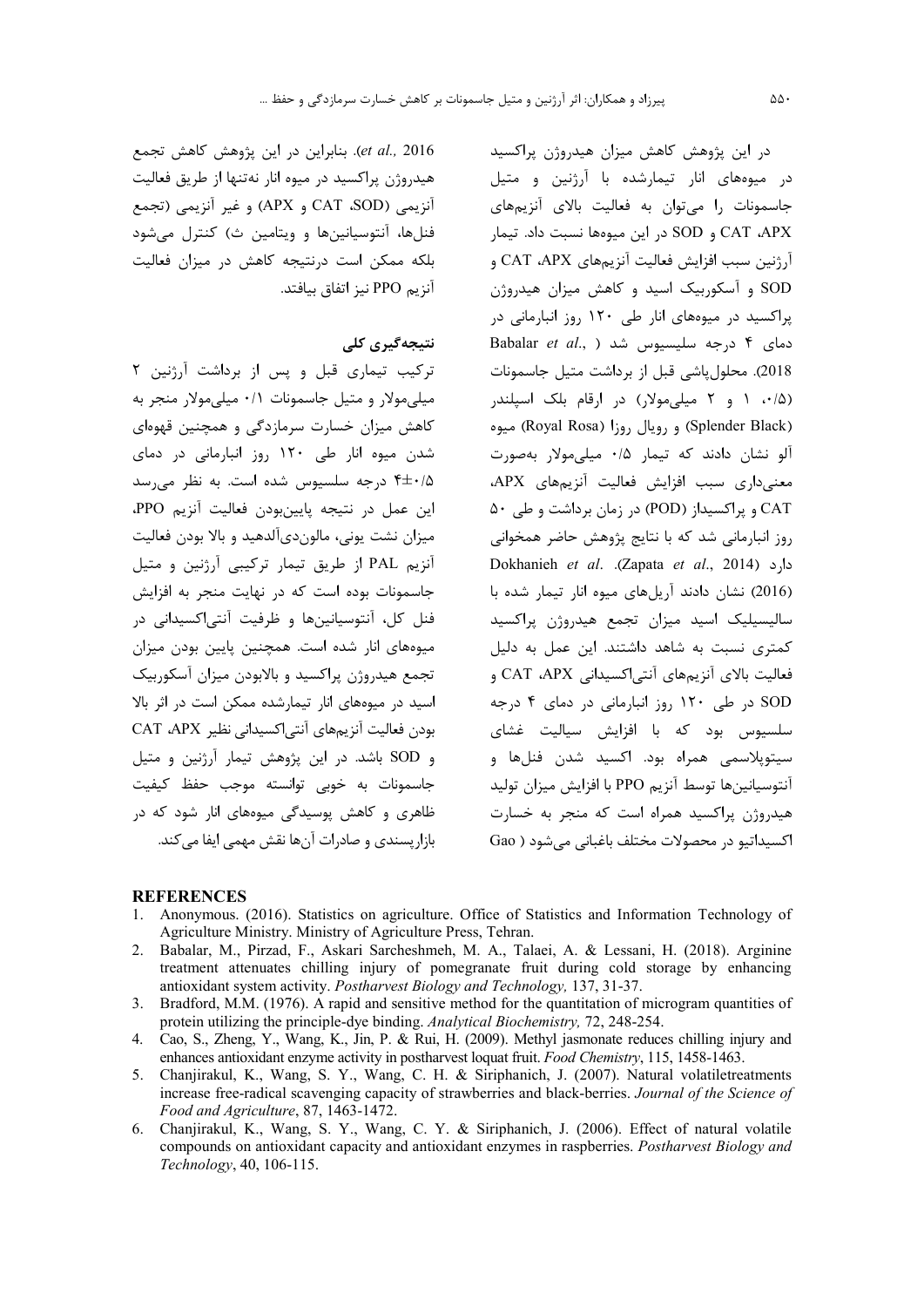- 7. Chen, J. Y., He, L. H., Jiang, Y. M., Wang, Y., Joyce, D. C., Ji, ZL. & Lu, W. J. (2008). Role of phenylalanine ammonia‐lyase in heat pretreatmentinduced chilling tolerance in banana fruit. *Physiolgy Plant,* 132, 318-328.
- 8. Dokhanieh, A. Y., Aghdam, M. S. & Sarcheshmeh, M. A. A. (2016). Impact of postharvest hot salicylic acid treatment on aril browning and nutritional quality in fresh-cut pomegranate. *Horticulture, Environment and Biotechnology*, 57, 378-384.
- 9. Foyer, C. H. & Noctor, G. (2005). Oxidant and antioxidant signalling in plants: a re-evaluation of the concept of oxidative stress in a physiological context. *Plant, Cell and Environment*, 28, 1056-1071.
- 10. Gao, H., Zhang, Z., L, X., Cheng, N., Peng, B. & Cao, W. (2016). Effect of 24-epibrassinolide on chilling injury of peach fruit in relation to phenolic and proline metabolisms. *Postharvest Biology and Technology*, 111, 390-397.
- 11. Hodges, D. M., DeLong, J. M., Forney, C. F. & Prange, R. K. (1999) Improving the thiobarbituric acid-reactive-substances assay for estimating lipid peroxidation in plant tissues containing anthocyanin and other interfering compounds. *Planta,* 207, 604-611.
- 12. Kader, A. A. (2006). Postharvest biology and technology of pomegranates, in *Pomegranates: Ancient Roots to Modern Medicine*, ed. by Seeram NP, Schulman RN and Heber D. CRC Press, Boca Raton, FL, pp. 211-220.
- 13. Levin, G. M. (2006). *Pomegranate* (p. 130). R. Ashton (Ed.). CA: Third Millennium Publications.
- 14. Liu, Y., Yang, X., Zhu, S. & Wang, Y. (2016). Postharvest application of MeJA and NO reduced chilling injury in cucumber (*Cucumis sativus*) through inhibition of H<sub>2</sub>O<sub>2</sub> accumulation. *Postharvest Biology and Technology*, 119, 77-83.
- 15. Martinez-Espla, A., Zapata, P. J., Castillo, S., Guillén, F., Martínez-Romero, D., Valero, D. & Serrano, M. (2014). Preharvest application of methyl jasmonate (MeJA) in two plum cultivars. 1. Improvement of fruit growth and quality attributes at harvest. *Postharvest Biology and Technology*, 98, 98-105.
- 16. McCollum, T.G. & McDonald, R.E. (1991). Electrolyte leakage, respiration, and ethylene production as indices of chilling injury in grapefruit. *HortScience*, 26, 1191-1192.
- 17. Meng, X., Han, J., Wang, Q. & Tian, S. (2009). Changes in physiology and quality of peach fruits treated by methyl jasmonate under low temperature stress. *Food Chemistry*, 114, 1028-1035.
- 18. Mirdehghan, SH., Rahemi, M., Castillo, S., Martinez-Romero, D., Serrano, M. & Valero, D. (2007). Pre-storage application of polyamines by pressure or immersion improves shelf life of pomegranate stored at chilling temperature by increasing endogenous polyamine levels. *Postharvest Biology and Technology,* 44, 26-33.
- 19. Nakajima, J. I., Tanaka, I., Seo, S., Yamazaki, M. & Saito, K. (2004). LC/PDA/ESI-MS profiling and radical scavenging activity of anthocyanins in various berries. *BioMed Research International*, 5, 241-247.
- 20. Nguyen, T.B.T., Ketsa, S. & van Doorn, W.G. (2003). Relationship between browning and the activities of polyphenol oxidase and phenylalanine ammonia lyase in banana peel during low temperature storage. *Postharvest Biology and Technology,* 30, 187-193.
- 21. Nicker, W., Brügger, B. & Wieland, F. T. (1998). Protein and lipid sorting between the endoplasmic reticulum and the Golgi complex. *Seminars in cell and developmental biology*, 9, 493-501.
- 22. Opara, U. L., Atukuri, J. & Fawole, O. A. (2015). Application of physical and chemical postharvest treatments to enhance storage and shelf life of pomegranate fruit-A review. *Scientia Horticulturae*, *197*, 41-49.
- 23. Pareek, S., Valero, D. & Serrano, M. (2015). Postharvest biology and technology of pomegranate. *Journal of the Science of Food and Agriculture*, *95*, 2360-2379.
- 24. Pirzad, F. (2017). *Effect of pre and postharvest treatments of arginine and methyl jasmonate on postharvest chilling injury and nutritional quality of pomegranate cv Malas Saveh*. Ph.D. Thesis. Faculty of Agriculture Tehran University, Iran. (in Farsi)
- 25. Reyes-Diaz, M., Lobos, T., Cardemil, L., Nunes-Nesi, A., Retamales, J., Jaakola, L. & Ribera-Fonseca, A. (2016). Methyl jasmonate: an alternative for improving the quality and health properties of fresh fruits. *Molecules*, *21*, 567.
- 26. Sayyari, M. (2009). *Effects of Chemical and non-chemical on resistance to chilling injury and husk scald of pomegranate in storage*. Ph.D. Thesis. Faculty of Horticulturae. Faculty of Agriculture Tehran University, Iran. (in Farsi)
- 27. Sevillano, L., Sanchez‐Ballesta, M. T., Romojaro, F. & Flores, F. B. (2009). Physiological, hormonal and molecular mechanisms regulating chilling injury in horticultural species. Postharvest technologies applied to reduce its impact. *Journal of the Science of Food and Agriculture*, 89, 555-573.
- 28. Sheng, L., Zhou, X., Liu, Z. Y., Wang, J. W., Zhou, Q., Wang, L. & Ji, S. J. (2016). Changed activities of enzymes crucial to membrane lipid metabolism accompany pericarp browning in 'Nanguo'pears during refrigeration and subsequent shelf life at room temperature. *Postharvest Biology and Technology*, 117, 1-8.